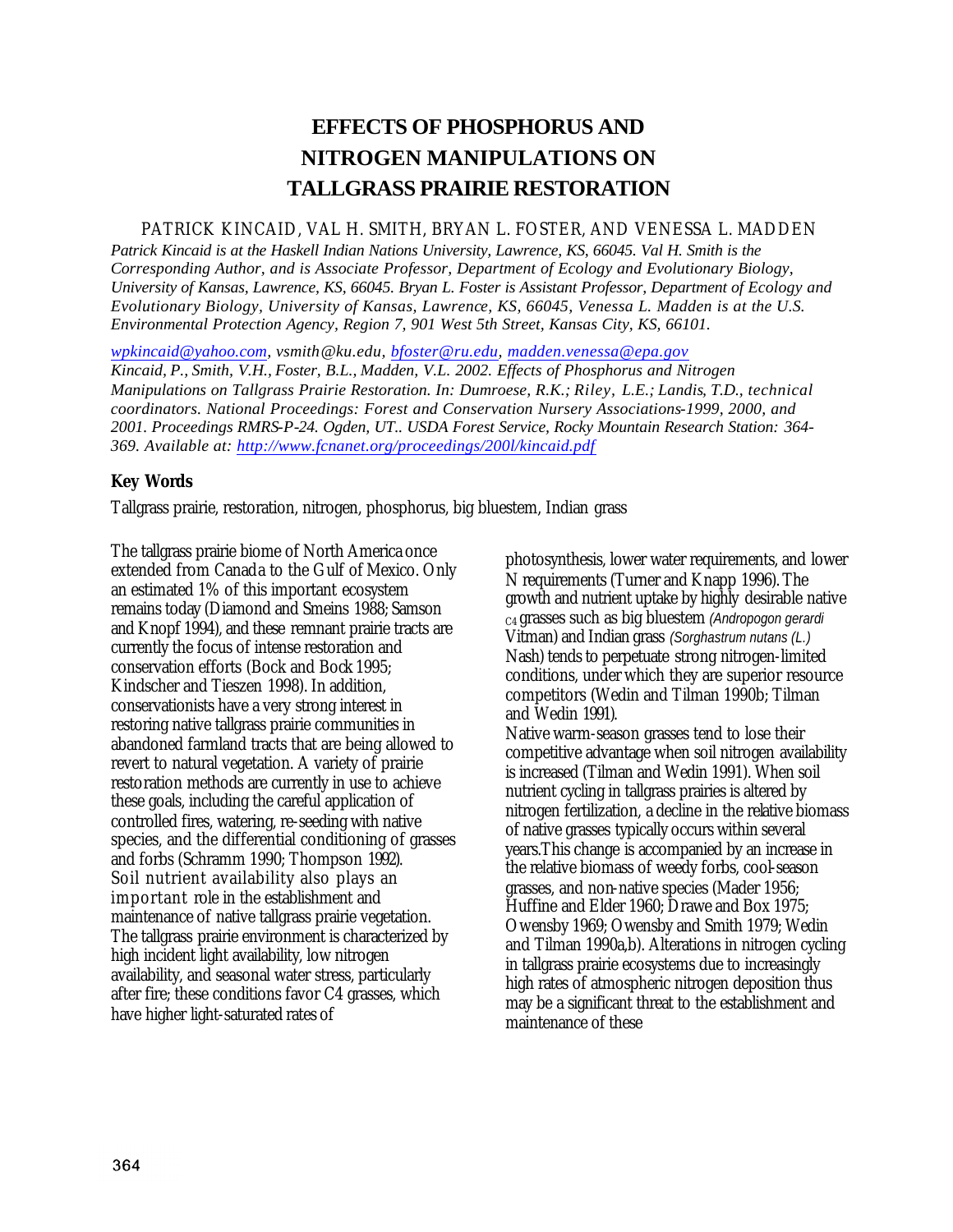important systems (Wedin and Tilman 1990a,1996). In the state of Iowa, for example, concentrations of total nitrogen in rainfall currently may exceed 2 mg N/L Q.A. Downing, Iowa State University, pers. comm.).

Selective manipulations of soil nutrient availability potentially represent a powerful new prairie restoration tool. For example, Morgan (1996) has successfully demonstrated the utility of using organic carbon amendments to deplete the soil system of inorganic nitrogen and facilitate the establishment of native grasses in the prairie provinces of Canada. Furthermore, prairie plant species composition changes significantly in response to phosphorus fertilization (Black 1968; Mason and Miltimore 1972; Wight and Black 1972). Although the mechanisms responsible for this plant community response are still not yet completely understood, it is well known that the relative supplies of phosphorus and nitrogen in the soil strongly influence the nutrient limitation status of the plants. Additions of phosphorus increase soil P availability, and thus should intensify the degree of plant nitrogen limitation. The resulting ecological conditions would be predicted to favor the success of strong nitrogen competitors such as big bluestem and Indian grass. The goal of this study was to explore the effects of experimental nitrogen and phosphorus manipulations on the establishment success of these two native bunchgrass species within replanted tallgrass prairie plots located near Lawrence, Kansas. The data reported here were obtained from a series of experimental 16 m<sup>2</sup> (172.8 ft<sup>2</sup>) plots similar to those used by David Tilman and co-workers at the Cedar Creek Natural History Area of the University of Minnesota (Tilman 1987).

#### **MATERIALS AND METHODS**

In spring 1996, an experimental nitrogen availability gradient was established at an old field site at the University of Kansas' Nelson Environmental Study Area, located northwest of Lawrence, KS. This area was tilled to remove existing vegetation, and the natural seed bank was supplemented with seeds from four

dominant native prairie grasses (big bluestem, little bluestem, Indian grass, and switch grass), and two native forbs (Illinois bundleflower and prairie coneflower). These seeds were generously provided by Dr. Kelly Kindscher of the Kansas Biological Survey.

In 1996, the initial design of this study involved the creation of 54, four meter by four meter (13 ft by 13 ft) plots that received nine different nitrogen treatment levels, in sextuplicate. These nitrogen availability treatments included two levels of nitrogen depletion, D1 and D2, which were accomplished using surface soil additions of mixed hardwood and softwood sawdust from a local sawmill (D1=31.25 g m<sup>2</sup> yrl; D2=62.50 g m<sup>-2</sup> yr<sup>-1</sup>); a set of controls, C, which received neither sawdust nor nitrogen additions; and nitrogen enrichment levels N1N6, which received six different supply rates of surface-applied commercial 34-0-0 ammonium nitrate fertilizer (N1=1.0 g m<sup>2</sup> yrl; N2=2.0 g m<sup>-2</sup> yr<sup>1</sup>; N3=3.4 g m<sup>-2</sup> yr<sup>1</sup>; N4=5.4 g m<sup>-2</sup> yr<sup>1</sup>; N5=7.5 gm<sup>-2</sup>  $yr$ <sup>1</sup>; N6=9.5 g m<sup>-2</sup> yr<sup>1</sup>).

During the first year of the study, measurements of initial soil chemistry at this site performed by the Kansas State University soils testing laboratory revealed that both nitrate-nitrogen and Bray phosphorus concentrations were near growthlimiting levels, based upon established agronomic criteria. In order to increase the degree of Nlimitation in half of the experimental units, three plots from each of the 9 nitrogen availability treatments were randomly selected in spring 1997. Since 1997, these 3 plots (at each N supply level) have also received an additional 11.25 g m-2 yr<sup>1</sup> of surface-supplied commercial 0-0-18 superphosphate (P205) fertilizer. The P additions were intended to double the 1996 levels of soil Bray P, and were designated as  $N+P$  treatments; the remaining three plots at each of the nine nitrogen availability levels received no phosphorus enrichment, and were designated as N alone treatments. In addition to the nutrient manipulations above, the 54 plots have been burned annually in the midspring of each year since 1996 to remove standing dead vegetation, prevent the invasion of woody shrubs, and inhibit the growth of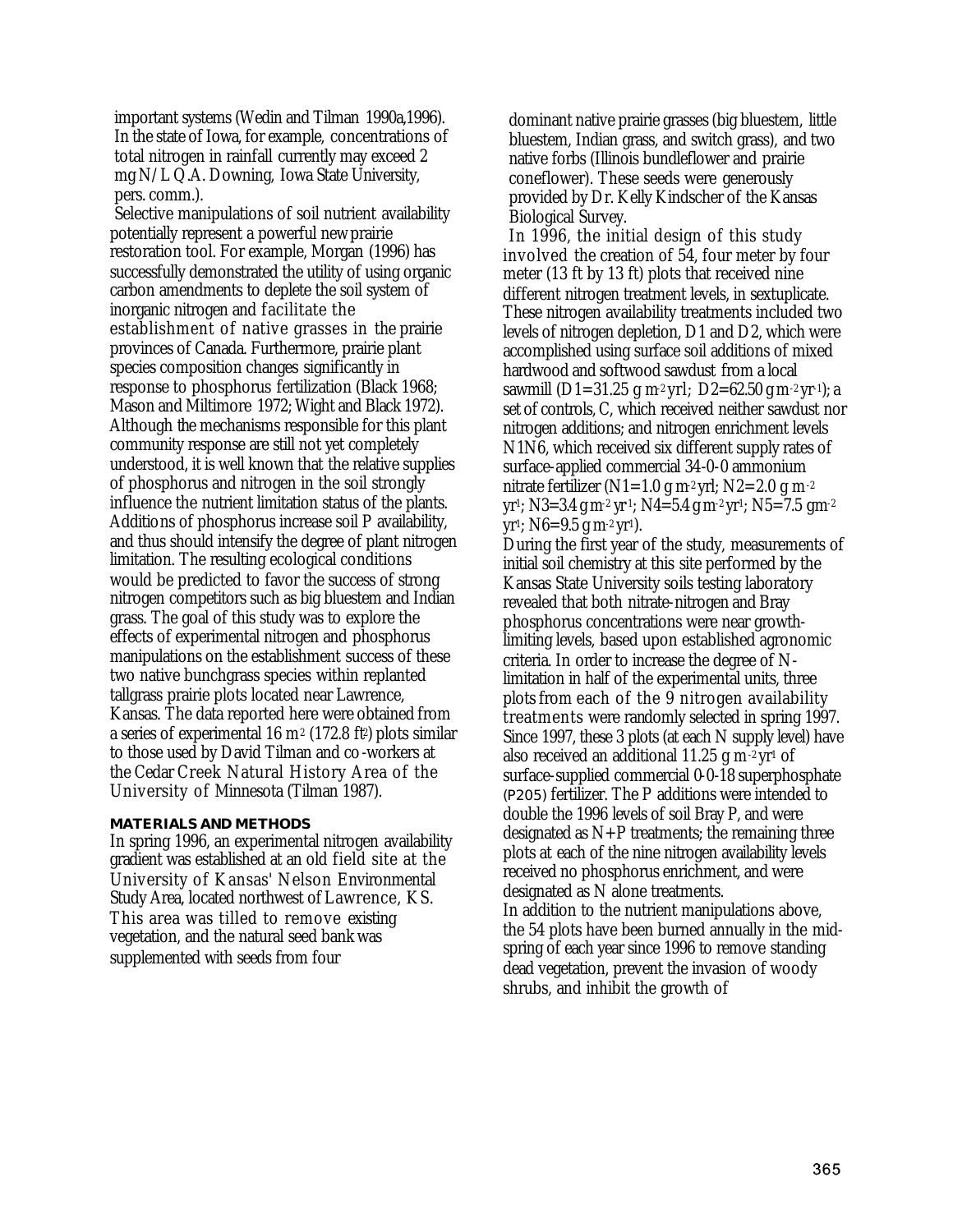cool-season species that initiate their growth early in the growing season. Controlled burns also tend to significantly reduce soil nitrogen availability (Seastedt and others 1991) by volatilizing a significant portion of the tissue nitrogen that is present in the dead vegetation and surface litter layer.

In June July 2001, the 54 plots were subsampled in order to examine the effects of N and P fertilization on the ecological success of native bunchgrasses. A complete census of each *Andropogon* or *Sorghastrum* colony was made in each of twelve randomly selected plots, and each bunchgrass colony was individually marked with a forestry flag. The total number of bunchgrass colonies (Bunchgrass Number, colonies per plot) was used as a primary response variable in this analysis. The diameter at soil level of each individual bunchgrass colony was then measured, and the basal area of each colony was calculated. The sum of *Andropogon + Sorghartrum* basal area was then calculated for each of the 12 plots, and the proportion of the total area that was occupied at the soil level by these two species in each plot (Percent Bunchgrass Cover) was used as an additional response variable. Statistical analyses of these data were performed with the SYSTAT statistical software (SPSS 2000).

#### **RESULTS AND DISCUSSION**

Our results revealed a marked effect of phosphorus availability on the response of the two native tallgrass prairie bunchgrasses to a strong nitrogen supply gradient. In the seven subsampled plots that received only manipulations of nitrogen availability (N alone), no significant pattern was evident in the response of prairie grasses to the N supply gradient, either as the number of bunchgrass colonies present, or as percent basal cover (Figure 1). The Percent Bunchgrass Cover for the native tallgrass species never exceeded 13% in these seven plots, and there was no indication that this response variable changed consistently with alterations in the supply of available nitrogen. In contrast, data from the five subsampled plots receiving manipulations of both nitrogen and phosphorus (N+P) revealed a

highly significant decrease in both Bunchgrass Number and Percent Bunchgrass Cover of these species along the nitrogen availability gradient (Figure 2). These results strongly suggest that soil phosphorus can mediate the effects of variations in soil N supply on the abundance of these native prairie grasses.



Figure 1. Response of (A) Bunchgrass Number and (B) Bunchgrass Percent Cover to an experimental nitrogen supply gradient in plots receiving nitrogen fertilization alone. The nitrogen supply treatment numbers are  $1=D2$ ;  $2=D1$ ;  $3=C$ ;  $4=N1; 5=N2; 6=N3; 7=N4; 8=N5;$  and  $9=N6$  (see text). No significant relationship between either response variable and the  $N$  supply gradient is evident.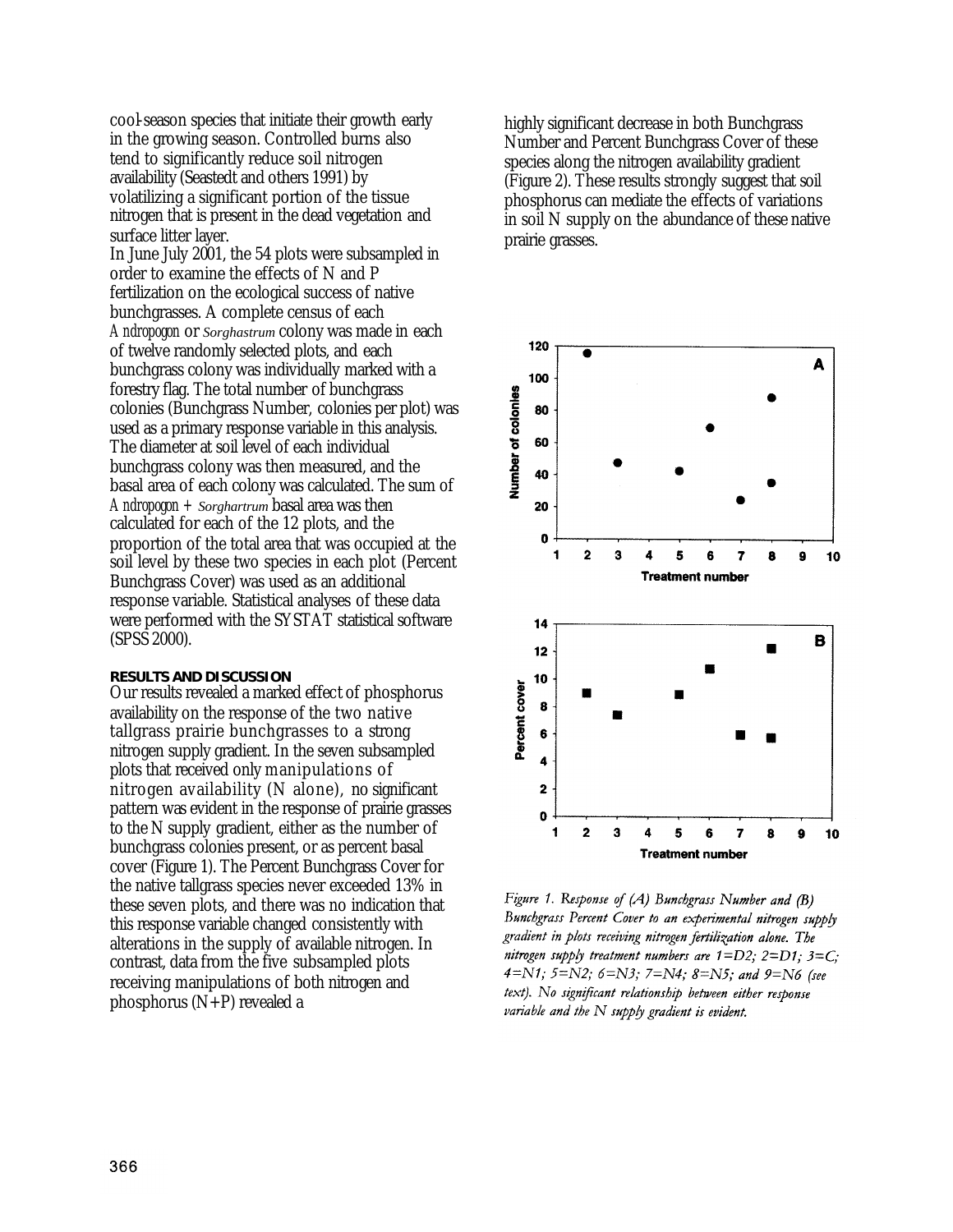

Figure 2. Response of  $(A)$  Bunchgrass Number and  $(B)$ Bunchgrass Percent Cover to an experimental nitrogen supply gradient in plots receiving both nitrogen and phosphorus fertilization. The nitrogen supply treatment numbers are  $1=D2$ ;  $2=D1$ ;  $3=C$ ;  $4=N1$ ;  $5=N2$ ;  $6=N3$ ;  $7=N4$ ;  $8 = N5$ ; and  $9 = N6$  (see text). Both inverse relationships are highly significant  $(P < 0.05$ , Spearman Rank Correlation).

#### **SUMMARY**

The tallgrass prairie ecosystem is a highly valued resource in much of the Midwestern portion of North America, but the rate at which highlydiverse tallgrass prairie vegetation can be restored on abandoned farm land is slow at best (Kindscher and Tieszen 1998). Major efforts are thus being made to find methods that accelerate the prairie restoration process (for example, Warkins and Howell 1983; Sperry 1994; Packard and Mutel 1997). Because soil nitrogen availability has been demonstrated to have strong effects on the competitive success of native tallgrass prairie species, maximizing the intensity of nitrogen competition should help to favor the establishment and ecological

success of these highly desirable species during the restoration process. For example, the use of organic matter supplements to reduce soil nitrogen availability has been used with success during tallgrass prairie restoration by Morgan (1996).

Measurements of soil N should also be considered in the context of soil phosphorus availability. In the study reported here, soil Bray P measurements suggested that phosphorus could potentially be growth-limiting for some of the plant species that were present in our experimental plots. Similarly, in recent tallgrass prairie restoration effort near Lincoln, Nebraska, Stelling and Stock (2000) also reported low soil P concentrations, suggesting that co-limitation of plant communities by both N and P potentially may occur elsewhere in the Midwest as well. In situations of possible N and P colimitation, the data from Fig. 1 and Fig. 2 above suggest that small additions of superphosphate fertilizer may greatly enhance the success of native grasses in replanted tallgrass prairies by increasing soil Bray P, thereby intensifying the degree of N-limitation experienced by the plant community. As noted above, C4 species such as big bluestem *(Andropogon gerardi* Vitman) and Indian grass *(Sorghastrum nutans (L.)* Nash) are competitively favored by strongly Nlimited conditions, and thus artificial amendments of some restored prairie tracts with modest quantities of P may result in accelerated rates of succession towards eventual dominance of highly desirable prairie bunchgrasses. This hypothesis should be tested further in additional tallgrass prairie restorations in which the vegetation potentially experiences N and P co-limitation.

#### **ACKNOWLEDGMENTS**

We thank Kelly Kindscher for providing seeds of native prairie species, and Helen Alexander for providing help and encouragement to P.K. during his summer 2001 REU experience at the University of Kansas. This research has been funded by an internal GRF grant to VS by the University of Kansas, by an REU grant to the University of Kansas from the NSF, and by a grant to VS from the NSF.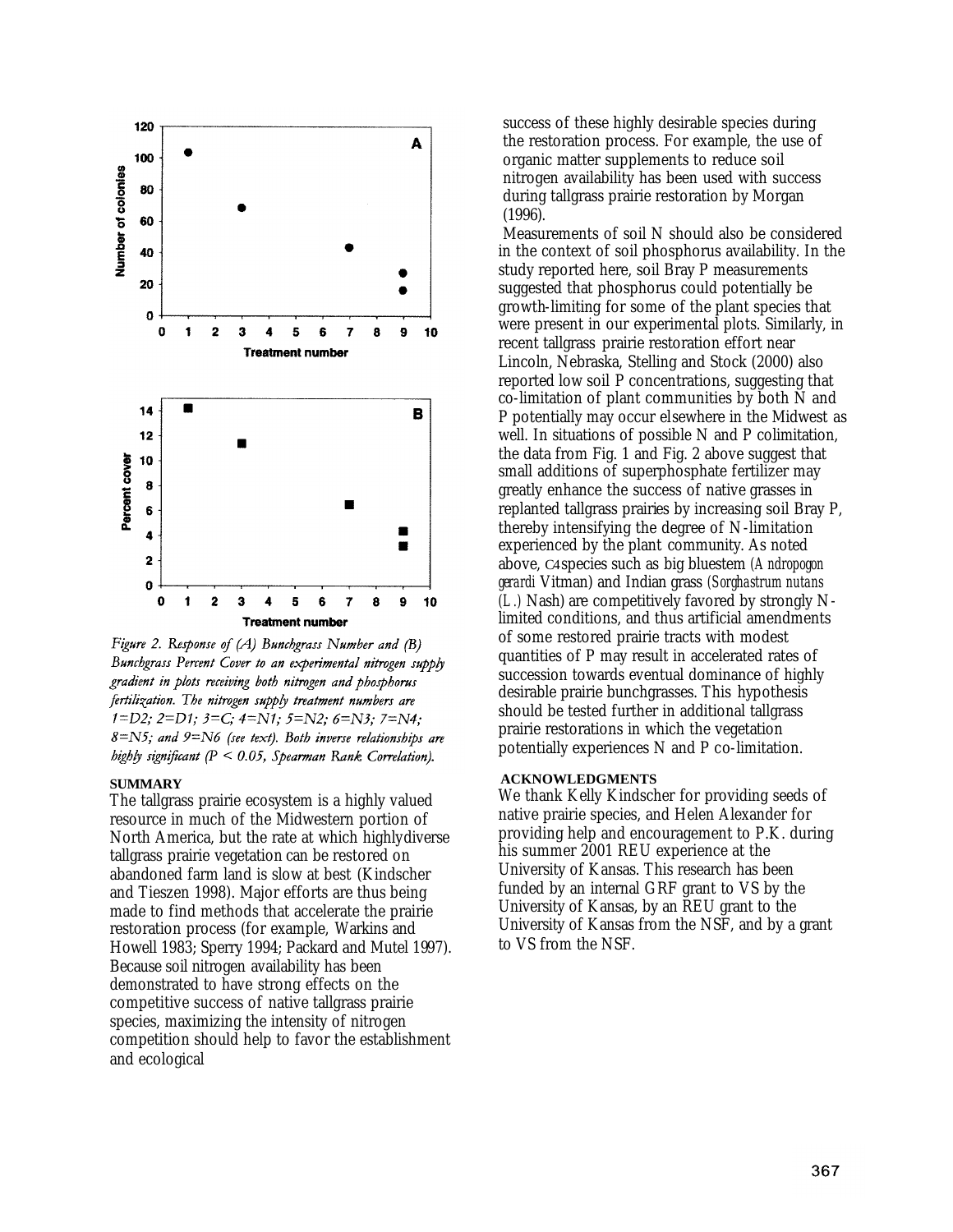#### **REFERENCES**

- Black AA. 1968. Soil-plant relationships. Wiley, New York.
- Bock HB, Bock CE. 1995. The challenges of grassland conservation, p.199-219. In: Joern A, Keeler KH, editors, The changing prairie, North American grasslands. Oxford University Press, New York.
- Drawe DL, Box TW. 1975. High rates of nitrogen fertilizer influence coastal prairie range. Journal of Range Management 28:3236.
- Diamond DD, Smeins FE. 1988. Gradient analysis of remnant true and upper coastal prairie grasslands of North America. Canadian Journal of Botany 66:2152-2161.
- Huffine WW, Elder WC. 1960. Effect of fertilization on native pastures in Oklahoma. Journal of Range Management 13:34-36.
- Kindscher K, Tieszen LL. 1998. Floristic and soil organic matter changes after five and thirtyfive years of native tallgrass prairie restoration. Restoration Ecology 6:181-196.
- Mader EL. 1956. The influence of certain fertilizer treatments on the native vegetation of Kansas Prairie. Ph.D. dissertation, University of Nebraska. 116 p.
- Mason JL, Miltimore JE. 1972. Yield increases from nitrogen on native range in southern British Columbia. Journal of Range Management 129-131.
- Morgan JP. 1996. Soil impoverishment: A little known technique holds potential for establishing prairie. Restoration Management Notes 12:55-56.
- Owensby CE. 1969. Effects of clipping and supplemental nitrogen and water on loamy upland bluestem range. Ph.D. dissertation, Kansas State University, Manhattan, KS. 97 p.
- Owensby CE, Smith EF. 1979. Fertilizing and burning Flint Hills bluestem. Journal of Range Management 332:254-258.
- Packard S, Mutel CF, editors. 1997. The tallgrass prairie restoration handbook. Island Press, Washington, DC.
- Peterson VL. 1998. Effects of nutrient enrichment on a successional tallgrass prairie. Master's thesis, University of Kansas. 77 p.
- Samson F, Knopf F. 1994. Prairie conservation in North America. Bioscience 44:418-421.
- Schramm P. 1990. Prairie restoration: A twentyfive year perspective on establishment and management, p. 169-177. In: Smith DD, Jacobs CA, editors, Proceedings of the Twelfth North American Prairie Conference: Recapturing a Vanishing Heritage. University of Northern Iowa, Cedar Falls.
- Seastedt TR. 1995. Soil systems and nutrient cycles in the North American prairie, p. 157174. In: Joern A, Keeler, KH, editors, The changing prairie, North American grasslands. Oxford University Press, New York.
- Seastedt'1'R, Briggs, JM, Gibson DJ. 1991. Controls of nitrogen limitation in tallgrass prairie. Oecologia 87:72-79.
- Sperry TM. 1994. The Curtis Prairie restoration: using the single-species planting method. Natural Areas journal 14:124-127.
- SPSS. 2000. SYSTAT 10. SPSS, Inc., Chicago, IL.
- Stelling M, Stock D. 2000. The practice of restoring native ecosystems: The prairie reconstruction experience. Land and Water 44(1):38-42.
- Thompson JR. 1992. Prairies, forests, and wetlands: The restoration of natural landscape communities in Iowa. University of Iowa Press, Iowa City.
- Tilman D. 1987. Secondary succession and the pattern of plant dominance along experimental nitrogen gradients. Ecological Monographs 57:189-214.
- Tilman D, Wedin DA. 1991. Dynamics of nitrogen competition between successional grasses. Ecology 72:1048-1049.
- Turner CL, Knapp AK. 1996. Responses of a C4 grass and three C3 forbs to variation in nitrogen and light in tallgrass prairie. Ecology 77:1738-1749.